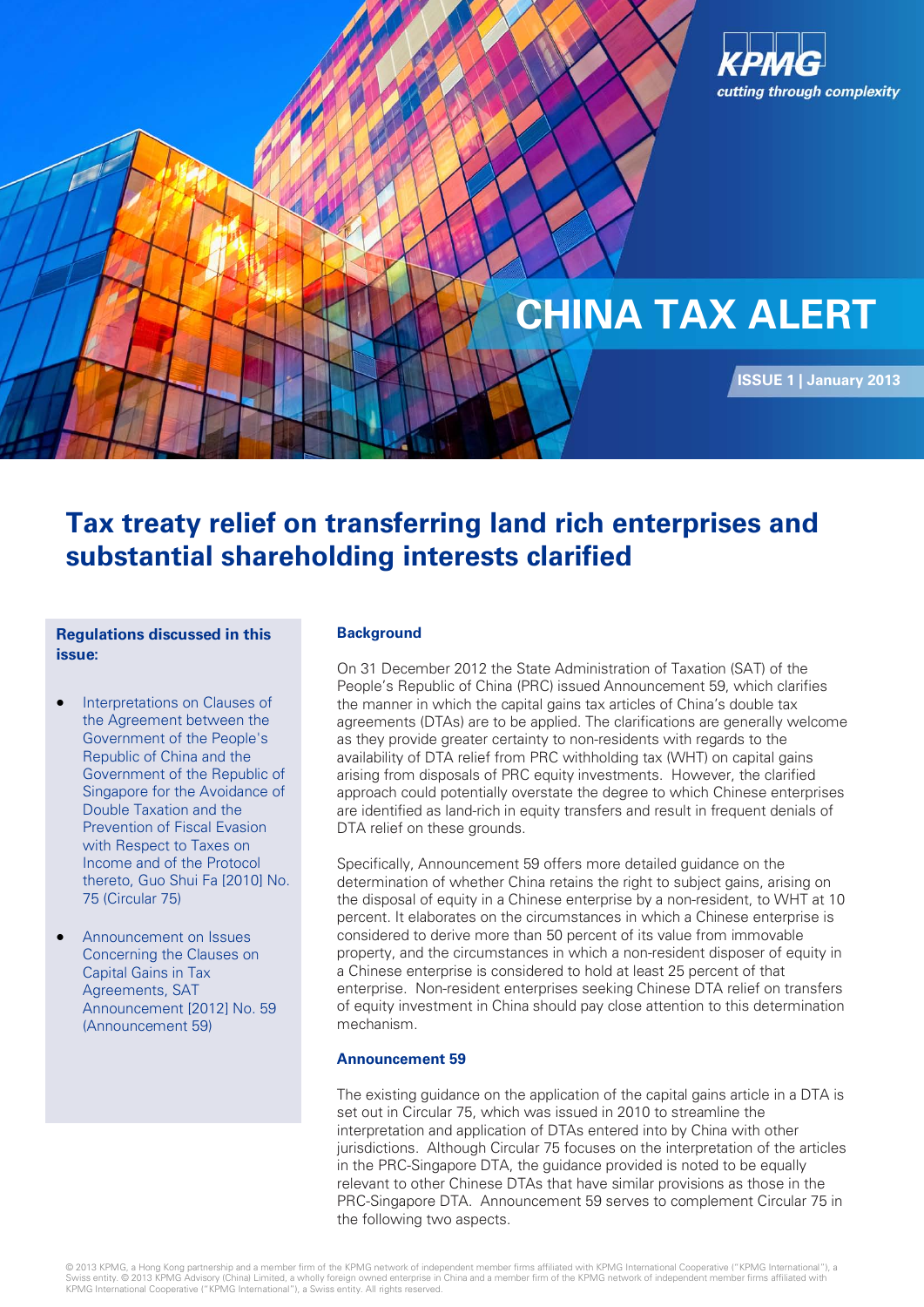#### **Transferring a "land rich" Chinese company**

The first topic addressed by Announcement 59 is the determination of whether a Chinese company is "land rich" in the context of a DTA. Since the 2010 revisions to the Barbados-China DTA, all of China's DTAs have reserved taxing rights to China on disposals of equity in a land-rich Chinese enterprise. Chinese DTAs typically define a "land rich" Chinese company as a Chinese enterprise that directly or indirectly derives more than 50 percent of its value from Chinese immovable property.

Announcement 59 clarifies that, in determining whether a Chinese enterprise derives its value largely from immovable property, liabilities of the enterprise are to be disregarded, and regard solely had to the enterprise assets ("gross asset approach"). This gross asset approach is generally consistent with the OECD Commentary.

Furthermore, Announcement 59 states that the determination of whether the 50 percent threshold is crossed should be made using the values of the enterprise assets as recorded in the financial statements prepared in accordance with PRC GAAP. However, the value attributed to land and land use rights should not be lower than the fair market value of comparable adjacent or similar land and land use rights. Essentially, fair market value should be used for land and land usage rights, which has a high potential to appreciate in China; the book value approach should be applied for the rest of the assets.

#### **Transferring a Chinese company that is not "land rich"**

The second area clarified by Announcement 59 is the determination of the 25 percent shareholding in Article 13 of the PRC-Singapore DTA. Specifically, when a Singaporean company transfers an equity interest in a Chinese company that is not "land rich," and has owned directly or indirectly at least 25 percent of the capital in the Chinese investee company at any time during the preceding 12-month period, gains from the equity transfer are subject to Chinese corporate income tax. A number of Chinese DTAs contain provisions similar to this "25 percent shareholding" provision in the PRC-Singapore DTA.

Circular 75 provides examples to illustrate how to determine whether the "25 percent shareholding" threshold is met. In addition to direct ownership and indirect ownership, Circular 75 introduces the "significant interest relationships" notion, similar to the "constructive ownership" concept in the US federal income tax system. In short, direct ownership, indirect ownership, and "constructive ownership" should be combined in deciding whether the 25 percent threshold is breached.

Announcement 59 provides additional refinement to Circular 75. With respect to direct ownership in the Chinese enterprise, the Announcement notes that where nominees are used by a non-resident to hold equity in the Chinese enterprise, then the nominee holdings will be considered in determining whether the 25 percent threshold is met.

Announcement 59 also clarifies how indirect holdings in the Chinese enterprise are to be taken into account in determining whether the 25 percent threshold is met. Such indirect holdings need only be included in the calculation where the holding in the intermediate holding company, through which equity in the Chinese enterprise is held, is at least 10 percent of the total share capital of that company.

The Announcement also defines more clearly, for both non-resident individual and corporate disposers of Chinese equity, who is to be considered to be related persons with 'significant interest relationships'. The 10 percent threshold for including indirect holdings in the Chinese enterprise is equally relevant in determining the holdings of such related persons.

The SAT has also issued an explanatory note for Announcement 59 which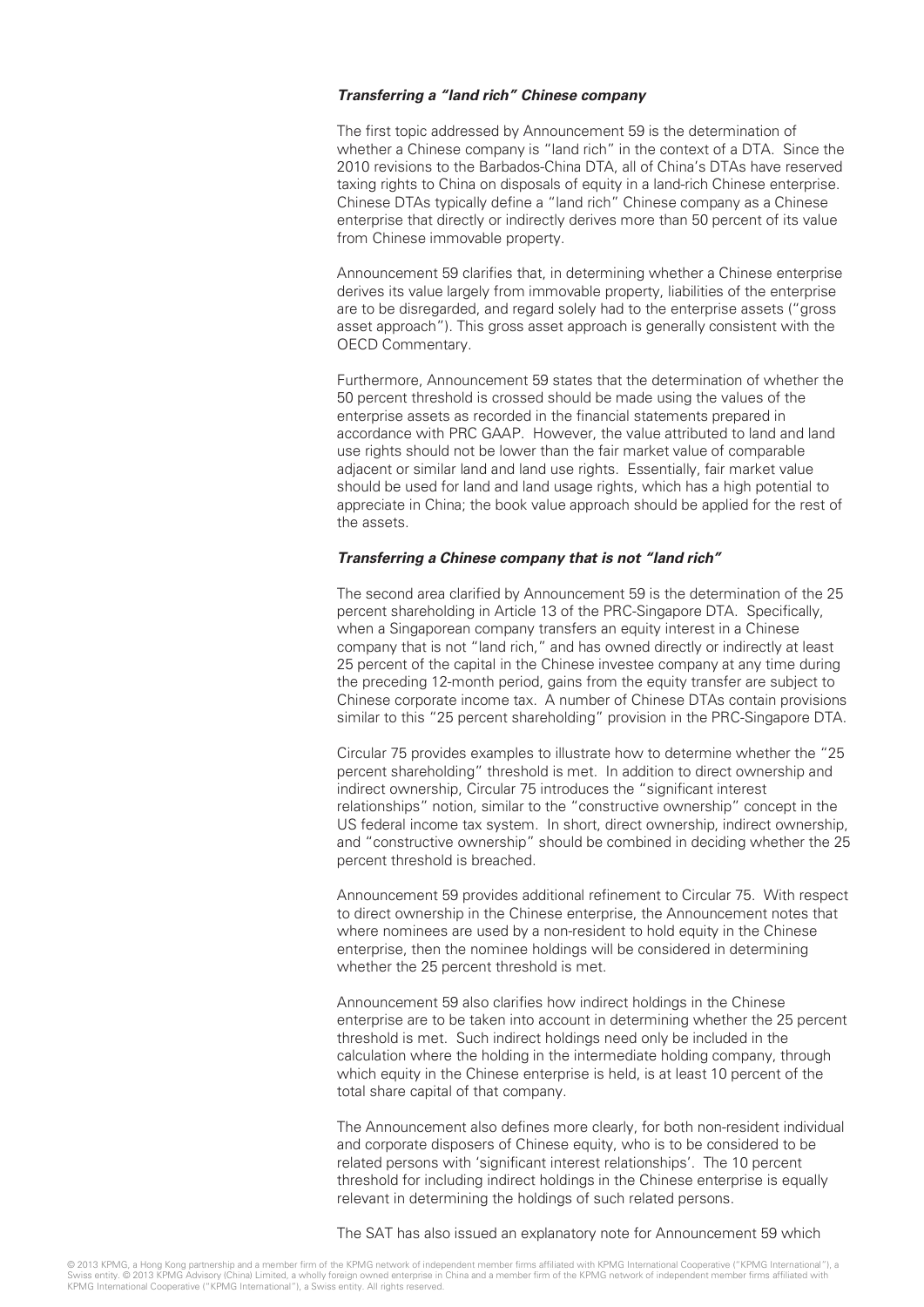provides a number of illustrative examples clarifying the application of the Announcement's provisions. Importantly, the explanatory note also reiterates a statement made in Circular 75, that where a non-resident person disposes of another non-resident enterprise, which in turn holds a land-rich Chinese enterprise, then this disposal does not normally fall within the scope of Chinese taxation, except where the general anti-avoidance rule is invoked (e.g., a Circular 698 situation). In this regard the Chinese tax provisions governing disposals of land-rich enterprises differ from the more extensive approach taken by some other jurisdictions, such as the Taxable Australian Real Property (TARP) provisions in Australia.

#### **KPMG observations**

The clarifications on the 25 percent threshold determination should be viewed as helpful, as the definition of persons with 'significant interest relationships' is now more precise, and the need to consider every minor holding in the Chinese enterprise (whether held indirectly by the disposer itself or 'constructively held') is mitigated by the exclusion of those indirect holdings through intermediate holding companies of which less than 10 percent are held.

However, the land-rich clarifications could prove problematic, depending on how they are actually applied by local tax authorities in practice. If Chinese enterprise asset values were to be generally determined on the basis of their accounting values, with solely immovable property stepped up to higher fair market value, more enterprises would fall into the "land rich" category. This could particularly be the case in light of the steadily increasing Chinese real estate prices of recent years.

While the OECD Commentary on the matter is brief, the instruction to compare 'the value of the immovable property to the value of all the property owned by the company' would appear to fairly require a comparison of like with like, i.e., fair market values used for both the immovable property and all other enterprise assets. Mixing the fair market value of immovable property with the book values of other assets in one computation could lead to skewed results. In addition, some countries require assessment of the fair market value of all assets in making the determination, potentially including assets such as goodwill, know-how, unregistered patents or trademarks which may not be carried on the balance sheet. While this does not appear to be the approach outlined in Announcement 59, it is to be hoped that the PRC tax authorities will take a balanced view, considering all the facts, in making the land-rich determination.

Announcement 59 reiterates the requirement set out in Circular 75 that in making the land-rich determination the consideration is whether at any time during the 3-year period prior to the disposal, more than 50 percent of the value of the Chinese enterprise is derived from immovable property. In practice an uncertainty exists as to what the Chinese tax authorities will regard as acceptable valuation evidence that the company has never breached the land-rich threshold over a 3-year span. Drawing on the experience of some other jurisdictions it has been found that an approach which takes into account valuation reports prepared on dates of material real estate acquisition and disposal and other significant dates such as the fiscal year ends has been acceptable and workable for both taxpayers and tax authorities. Adoption of such an approach in China may well be advisable.